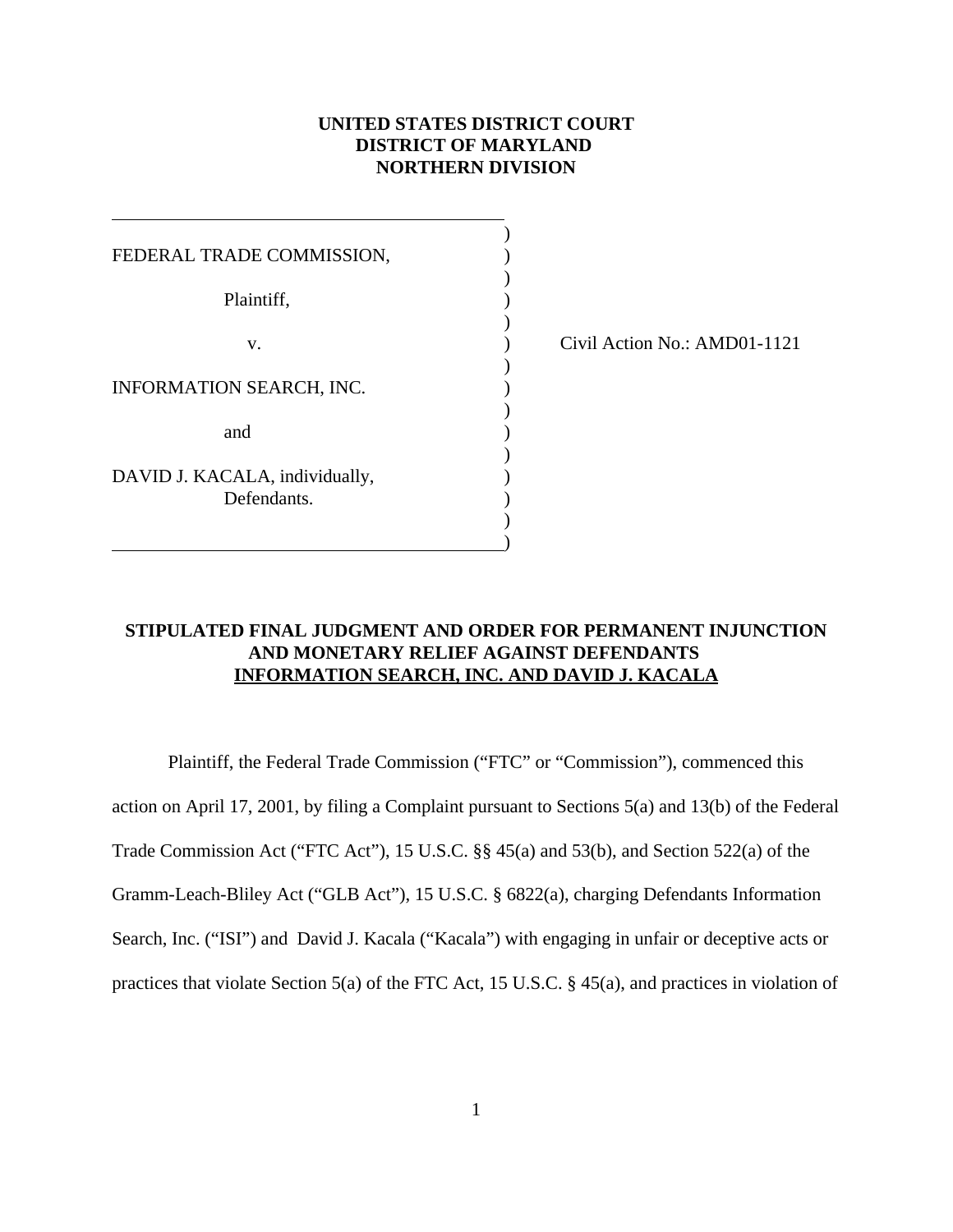Section 521 of the GLB Act, 15 U.S.C. § 6821, in connection with the procurement, sale and offering for sale, of customer information of a financial institution.

The Commission and Defendants have now agreed to a settlement of this action. Accordingly, the Commission and Defendants consent to entry of this Stipulated Final Judgment and Order ("Order") without trial or adjudication of any issue of law or fact herein.

# **IT IS THEREFORE ORDERED, ADJUDGED, AND DECREED** as follows: **FINDINGS**

- 1. This is an action by the Commission instituted under Section 13(b) of the Federal Trade Commission Act, 15 U.S.C. § 53(b). The Complaint seeks permanent injunctive relief and monetary relief against Defendants in connection with the procurement, sale and offering for sale, of customer information of a financial institution.
- 2. This Court has jurisdiction over the subject matter of this case and over Defendants under 28 U.S.C. §§ 1331, 1337(a), 1345, and 1355, and under 15 U.S.C. §§ 45(a)(1), 53(b), and 6822(a). Venue in the Northern Division of the District of Maryland is proper as to all parties under 28 U.S.C. § 1391(b) and 15 U.S.C. § 53(b).
- 3. The Complaint states a claim upon which relief may be granted against Defendants under Sections 5(a) and 13(b) of the FTC Act, 15 U.S.C. §§ 45(a) and 53(b), and Sections 521(a) and 522(a) of the GLB Act, 15 U.S.C. §§ 6821(a) and 6822(a).
- 4. The Commission has the authority under Section 13(b) of the FTC Act, 15 U.S.C. § 53(b), to seek the relief it has requested.
- 5. Defendants were properly served with the Complaint and Summons in this matter.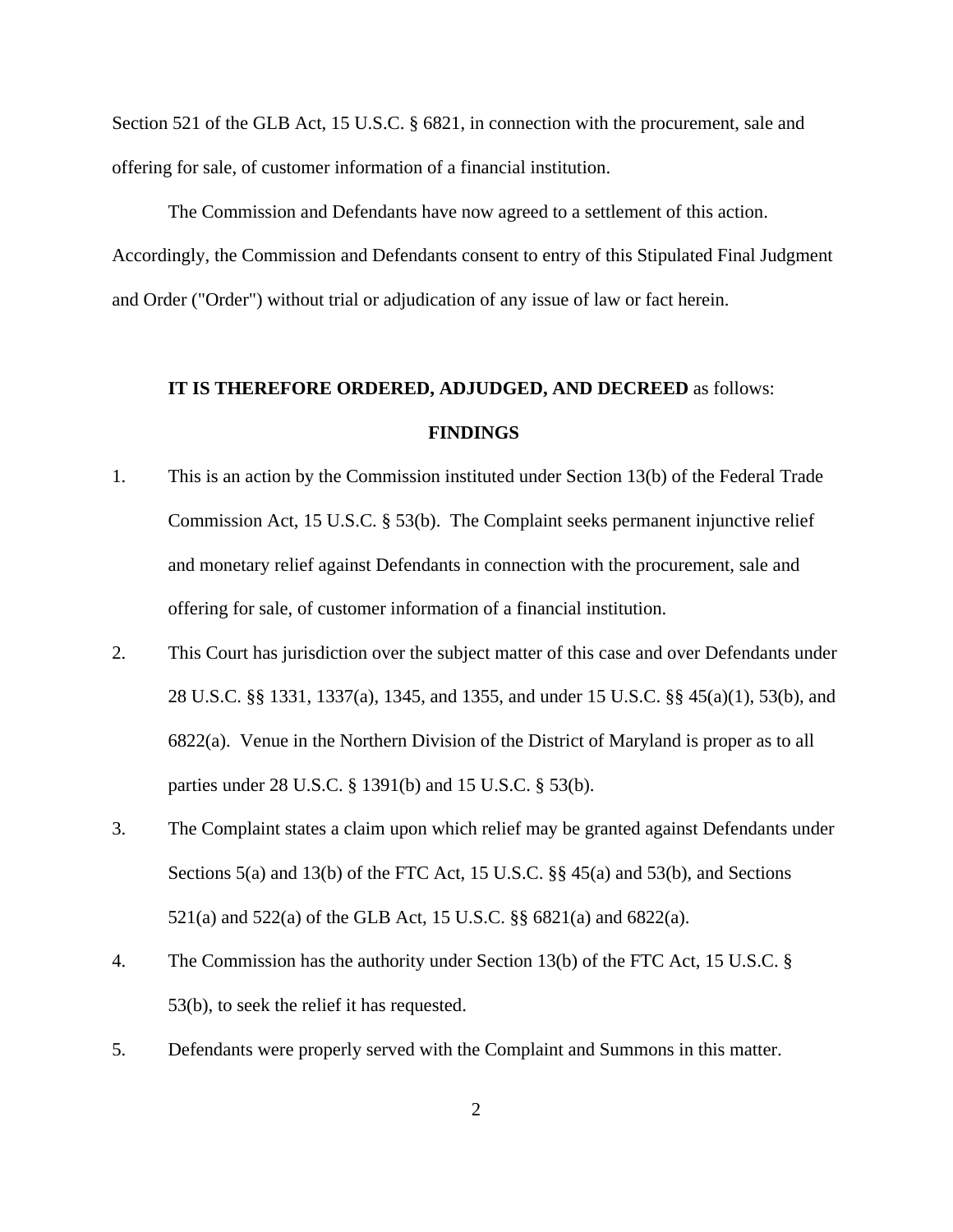- 6. The activities of Defendants charged in the Complaint are in or affecting commerce, as defined in Section 4 of the FTC Act, 15 U.S.C. § 44.
- 7. Defendants enter into this Order freely and without coercion, and acknowledge that they understand the provisions of this Order and are prepared to abide by its terms.
- 8. Defendants waive all rights to seek appellate review or otherwise challenge or contest the validity of this Order. Defendants further waive and release any claims they may have against the Commission, its employees, representatives, or agents.
- 9. Defendants agree that this Order does not entitle either Defendant to seek or to obtain attorneys' fees as a prevailing party under the Equal Access to Justice Act, 28 U.S.C. § 2412, as amended by Pub.L.104-121, 110 Stat. 847, 863-4 (1996). Defendants further waive any right to attorneys' fees that may arise under said provision of law.
- 10. This Order is for settlement purposes only and does not constitute and shall not be interpreted to constitute an admission by Defendants that they engaged in violations of any law or regulation, or that the facts alleged in the Complaint, other than the jurisdictional facts, are true.
- 11. Entry of this Order is in the public interest.

#### **DEFINITIONS**

For purposes of this Order, the following definitions shall apply:

- 1. "Person" means any individual, group, unincorporated association, limited or general partnership, corporation, or other business entity.
- 2. "Defendants" means Information Search, Inc. and David J. Kacala, and each of them, their assigns, agents, servants, employees or affiliates, and those persons in active concert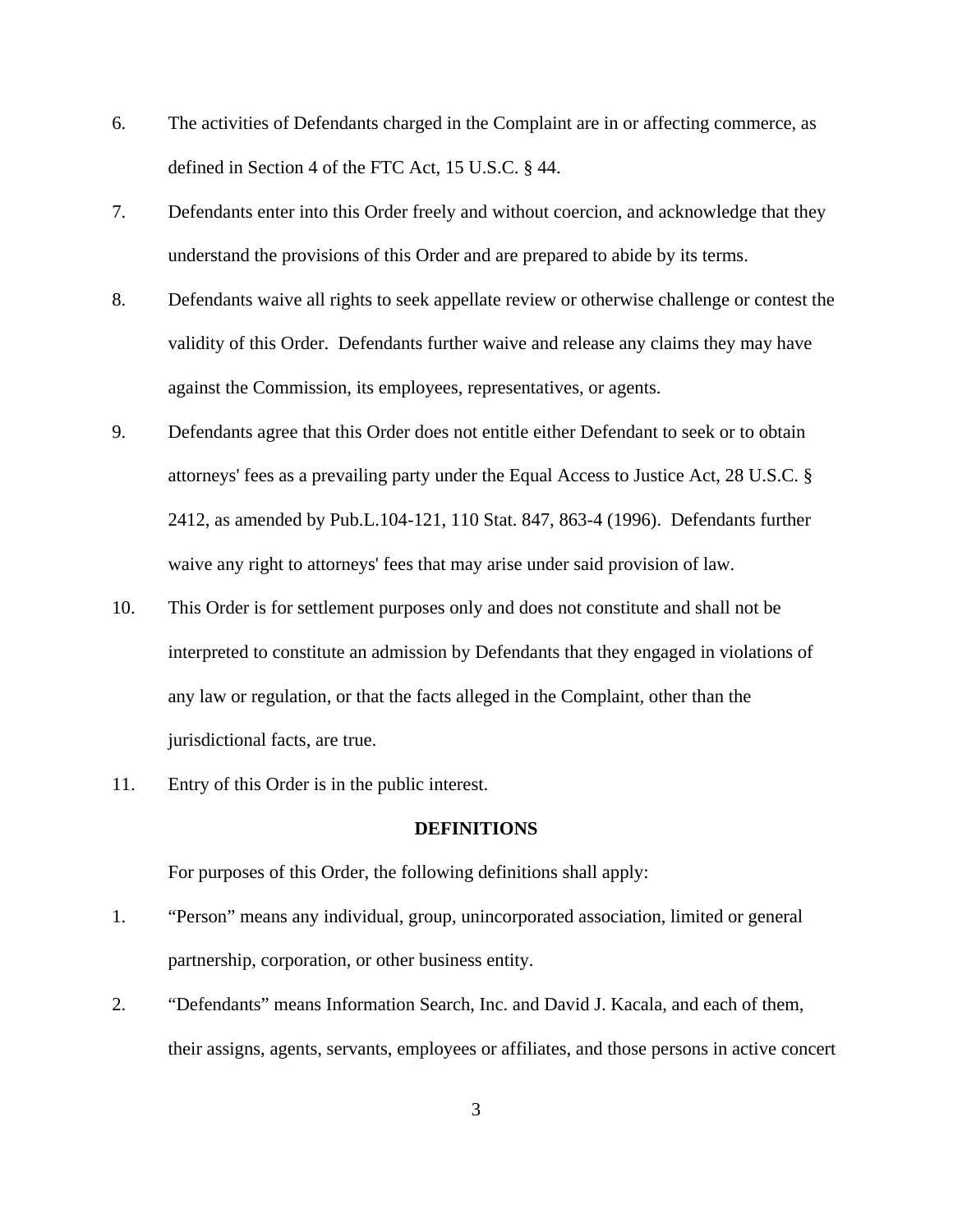or participation with them who receive actual notice of this Order by personal service or otherwise, whether acting directly or through any corporation, subsidiary, division or other device.

- 3. The terms "customer," "customer information of a financial institution," and "financial institution" have the same meanings as set out in Sections  $527(1)$ ,  $527(2)$ , and  $527(4)(A)$ of the GLB Act, respectively, 15 U.S.C. §§ 6827(1), 6827(2), and 6827(4)(A).
- 4. "Document" is synonymous in meaning and equal in scope to the usage of the term in Federal Rules of Civil Procedure 34(a) and includes writings, drawings, graphs, charts, photographs, audio and video recordings, computer records, and other data compilations from which the information can be obtained and translated, if necessary, through detection devices into reasonably usable form. A draft or non-identical copy is a separate document within the meaning of the term.
- 5. The terms "and" and "or" have both conjunctive and disjunctive meanings.

## **I. PROHIBITED BUSINESS ACTIVITIES**

**IT IS THEREFORE ORDERED** that, in connection with the obtaining, offering for sale, or selling of customer information of a financial institution, Defendants are hereby permanently restrained and enjoined from:

- A. Making, or assisting in making, directly or by implication, any false or misleading statement about Defendants' identities, purpose, or right to receive customer information;
- B. Requesting a person to obtain customer information of a financial institution knowing or consciously avoiding knowing that the person will obtain, or attempt to obtain, the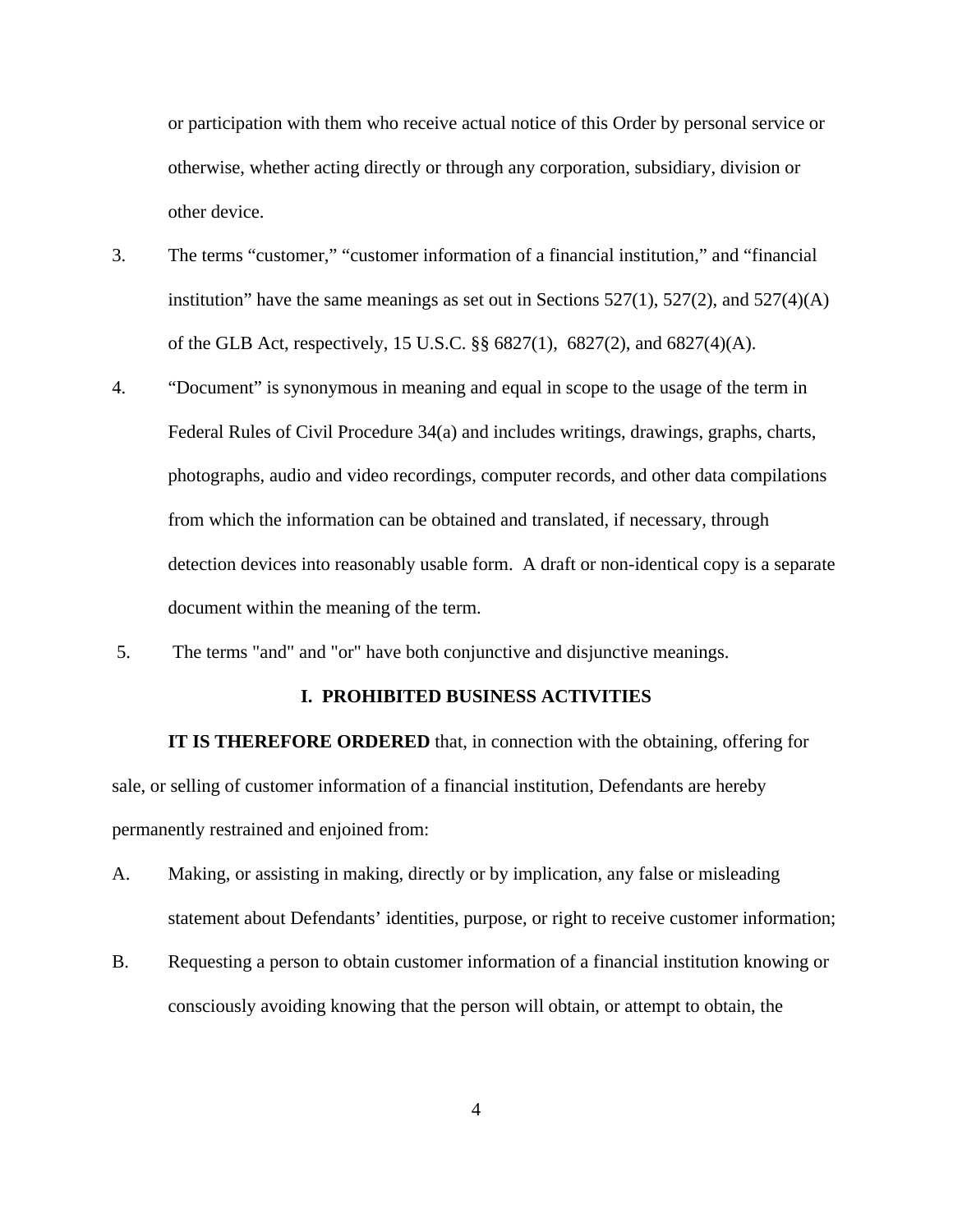information from the institution in any manner described by Section A of this Paragraph, or in any manner that violates Section 521 of the GLB Act, 15 U.S.C. § 6821;

- C. Disclosing, disseminating, distributing, or selling customer information of a financial institution. *Provided, however,* that Defendants may disclose, disseminate, distribute or sell such customer information (1) with the prior written consent of the consumer to whom such information relates, (2) to a law enforcement agency, or (3) as required or permitted by any law, regulation or court order; and
- D. Making, directly or by implication, any statement of material fact that is false or misleading.

*Provided, further*, that no provision of Paragraph I shall be construed to prevent Defendants from engaging in conduct otherwise permissible under Section 521(g) of the GLB Act, 15 U.S.C. § 6821(g).

## **II. GRAMM-LEACH-BLILEY ACT PROHIBITIONS**

**IT IS FURTHER ORDERED** that, in connection with the advertising, promoting, obtaining, offering for sale, or selling of customer information of a financial institution, Defendants are hereby permanently restrained and enjoined from violating or assisting others in violating any provision of Section 521 of the GLB Act, 15 U.S.C. § 6821, as it now exists or may hereafter be amended. A copy of the "Fraudulent Access to Financial Information" provisions of the Gramm-Leach-Bliley Act, 15 U.S.C. § § 6821-6827, is attached to this Order and is hereby incorporated as if recited herein.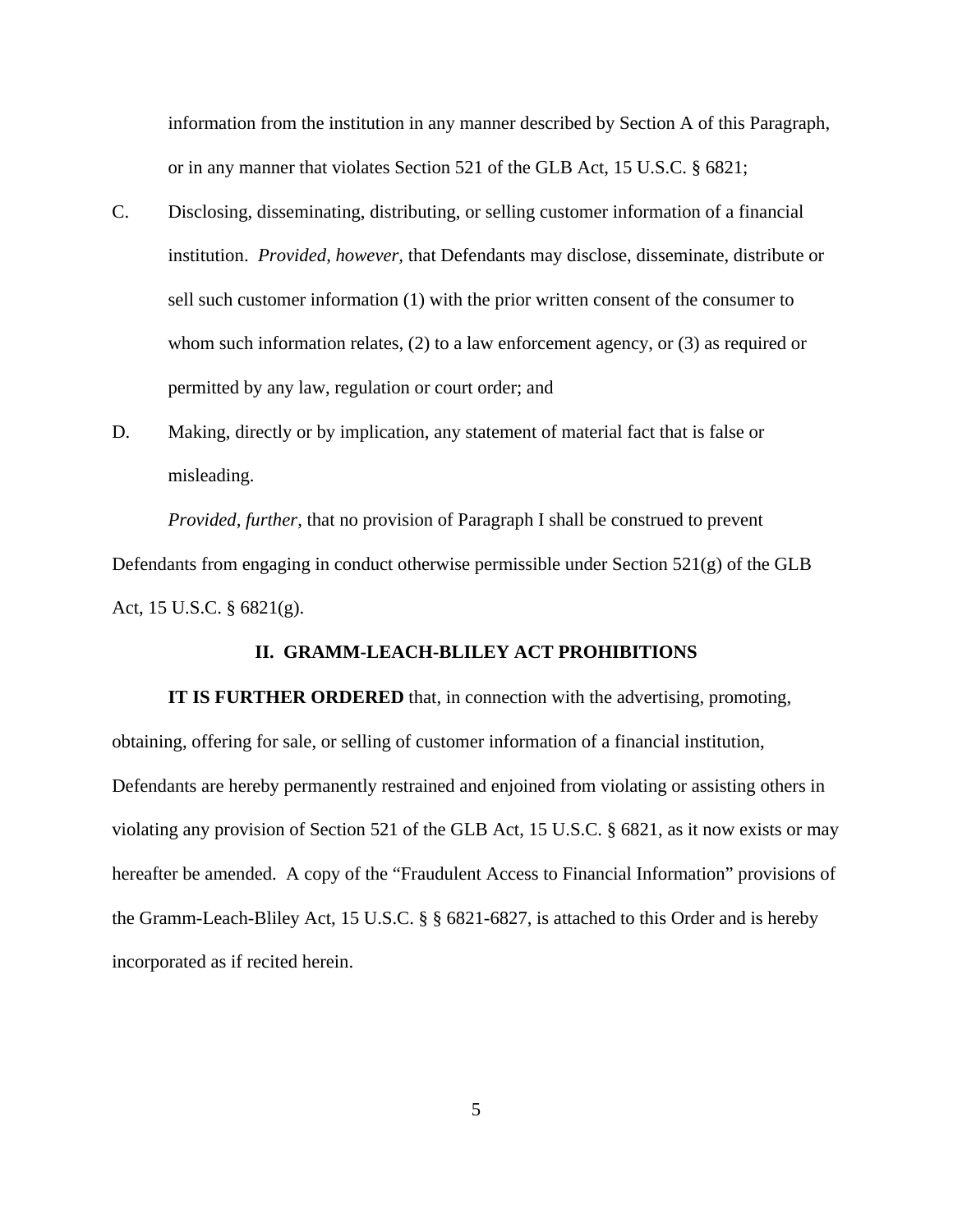#### **III. SUSPENDED JUDGMENT**

**IT IS FURTHER ORDERED** that judgment is entered against Defendants, jointly and severally, in the amount of FIFTEEN THOUSAND DOLLARS (\$15,000). Provided, however, that this judgment shall be suspended until further order of the Court, and provided further that this judgment shall be subject to the conditions set forth in Section IV of this Order.

#### **IV. RIGHT TO REOPEN**

**IT IS FURTHER ORDERED** that the Commission's agreement to and the Court's approval of this Order is expressly premised upon the truthfulness, accuracy, and completeness of Defendants' business records, submitted on September 6, 2001, and sworn testimony regarding Defendants' revenues attributable to financial asset searches that violate Section 521 of the GLB Act, 15 U.S.C. § 6821, and Section 5(a) of the FTC Act, 15 U.S.C. § 45(a), and related information submitted to the Commission, which contain material information relied upon by the Commission in negotiating and agreeing to the terms of this Order.

**IT IS FURTHER ORDERED** that the Commission's agreement to and the Court's approval of this Order is expressly premised upon the truthfulness, accuracy, and completeness of David Kacala's individual financial statements submitted on May 1, 2001, which contain material information relied upon by the Commission in negotiating and agreeing to the terms of this Order. If the Commission should have evidence that the Defendant failed to disclose significant income or assets, or materially misrepresented the information contained in the individual financial statements, the Court shall reinstate the judgment against such Defendant, in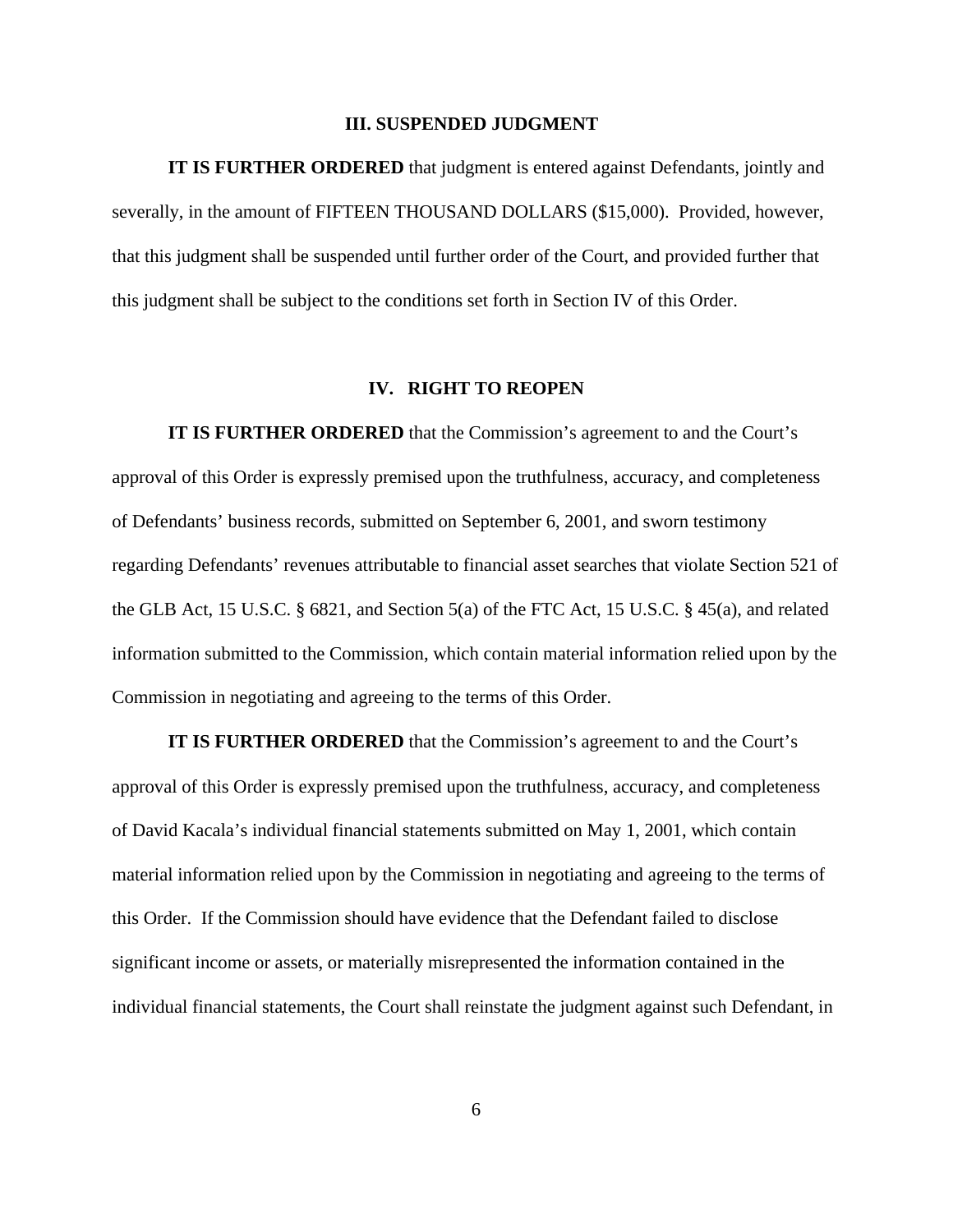favor of the Commission, in the amount of FIFTEEN THOUSAND DOLLARS (\$15,000.00), and the entire amount of the judgment shall become immediately due and payable.

**IT IS FURTHER ORDERED** that if the Commission should have evidence that the above-referenced information failed to disclose any significant revenue attributable to violative financial asset searches, or that Defendants materially misrepresented the revenues so attributable, or made any other material misrepresentation or omission, the Commission may move that the Court reopen this Order for the sole purpose of allowing the Commission to modify Defendants' monetary liability. Should this judgment be modified as to the monetary liability of Defendants, this Order, in all other respects, shall remain in full force. Any proceedings instituted under this Paragraph shall be in addition to and not in lieu of any other proceedings the Commission may initiate to enforce this Order. Solely for the purposes of reopening or enforcing this Paragraph, Defendants waive any right to contest any of the allegations set forth in the Complaint filed in this matter.

## **V. LIFTING OF ASSET FREEZE**

**IT IS FURTHER ORDERED** that the freeze against the assets of Defendants pursuant to Paragraph II of the Stipulated Preliminary Injunction entered by this Court on May 4, 2001, shall be lifted upon entry of Stipulated Final Judgment.

## **VI. PROHIBITION ON DISCLOSING INFORMATION FROM ASSET SEARCHES**

**IT IS FURTHER ORDERED** that Defendants are permanently restrained and enjoined from selling, renting, leasing, transferring, or otherwise disclosing (i) the name, address, social security number, telephone number, e-mail address, credit card number, or other identifying information, or (ii) any bank or brokerage account number or balance, or financial asset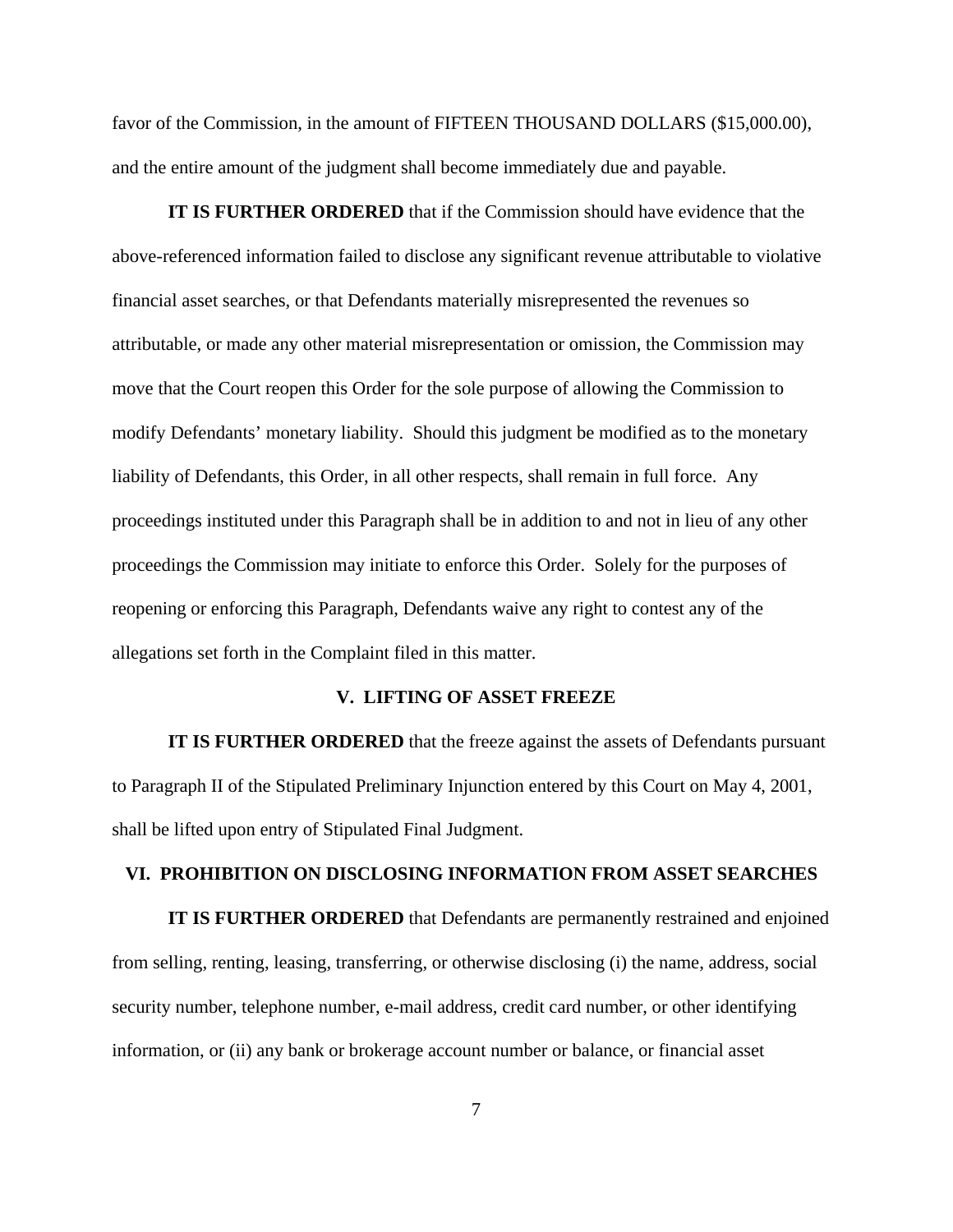information of any kind, of any person who was, at any time, the subject of an asset search by Defendants or by any agents, servants, employees, or contractors of Defendants.

*Provided, however,* that Defendants may disclose such information (1) with the written consent of the consumer to whom such information relates, (2) to a law enforcement agency, or (3) as required or permitted by any law, regulation, or court order.

## **VII. DISTRIBUTION OF ORDER BY DEFENDANTS**

**IT IS FURTHER ORDERED** that, for a period of five (5) years from the date of entry of this Order, in connection with any business engaged in whole or in part in advertising, promoting, obtaining, offering for sale, or selling of customer information of a financial institution, of which either Defendant is the majority owner, or directly or indirectly manages or controls the business, Defendants shall:

A. Provide a copy of this Order to, and obtain a signed and dated acknowledgment of receipt of same from, each officer or director, each individual serving in a management capacity, all personnel involved in financial asset searches of consumers, including, but not limited to, agents and independent contractors, and all sales personnel, whether designated as employees, agents, consultants, independent contractors, or otherwise, immediately upon employing or retaining any such persons; and

B. Maintain for a period of three (3) years after creation and, upon reasonable notice, make available to representatives of the Commission, the original signed and dated acknowledgments of the receipt of copies of this Order, as required in Section A of this Paragraph.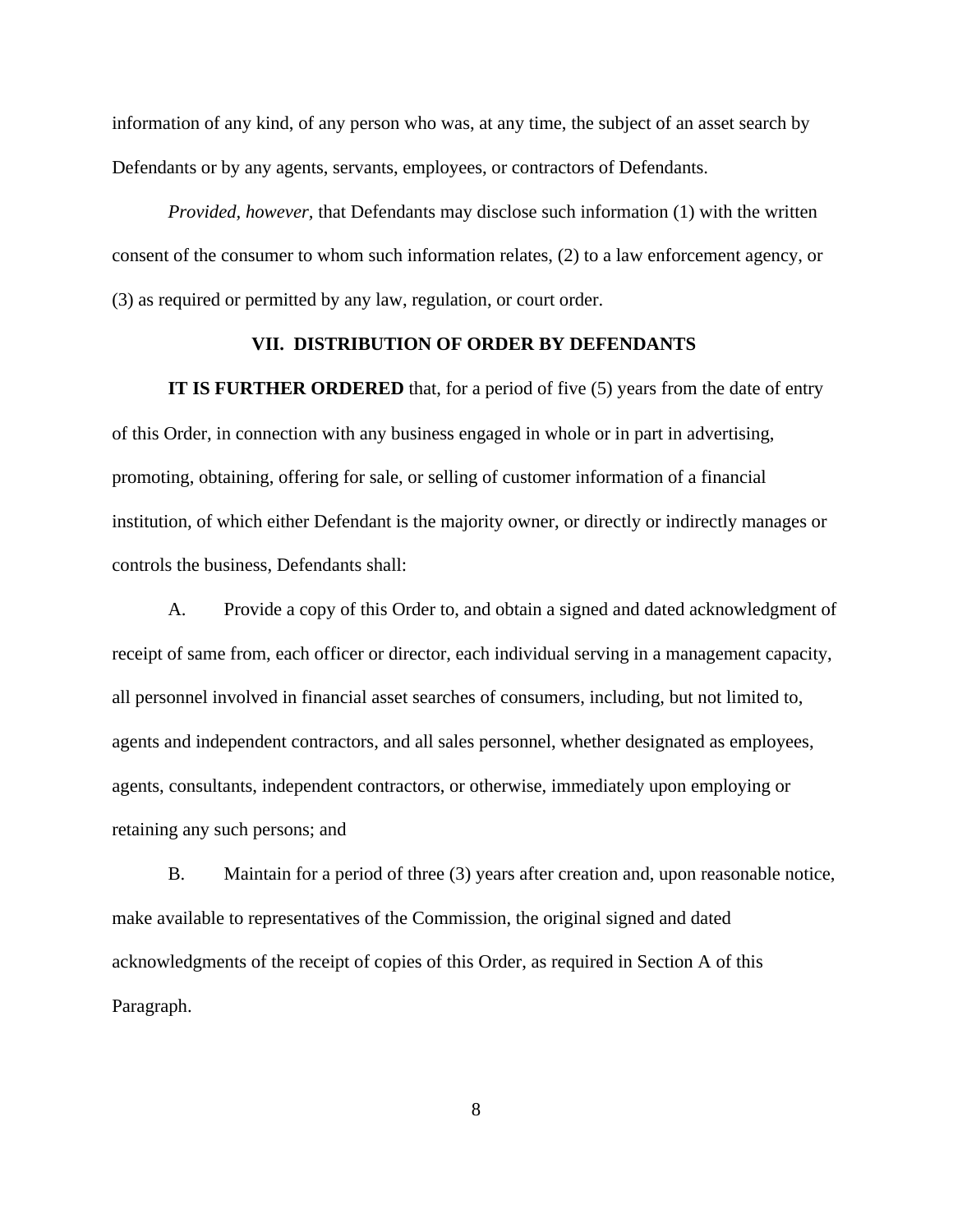## **VIII. MONITORING COMPLIANCE OF EMPLOYEES, AGENTS AND INDEPENDENT CONTRACTORS**

**IT IS FURTHER ORDERED** that in connection with any business engaged in whole or in part in advertising, promoting, obtaining, offering for sale, or selling of customer information of a financial institution, of which either Defendant is the majority owner, or directly or indirectly manages or controls the business, Defendants are hereby permanently restrained and enjoined from failing to take reasonable steps sufficient to monitor and ensure that all employees, agents and independent contractors comply with Paragraphs I and II of this Order.

## **IX. DOCUMENT RETENTION**

**IT IS FURTHER ORDERED** that Defendants, each of them and their successors and assigns, shall maintain for at least five (5) years from the date of service of this Order and, upon written request by FTC employees, make available to the FTC for inspection and copying:

A. All records and documents necessary to demonstrate fully their compliance with each provision of this Order, including, but not limited to, financial and other business records, order forms, invoices, employee training materials, and scripts;

B. All records and documents necessary to demonstrate their compliance with the requirements of the Sections 521-527 of the GLB Act, 15 U.S.C. § 6821-6827 inclusive, specifically including, but not limited to, Section  $521(g)$  of the GLB Act, 15 U.S.C. § 6821(g), in the event that either Defendant intends to rely upon this exception to the prohibited business practices described in Paragraph I; and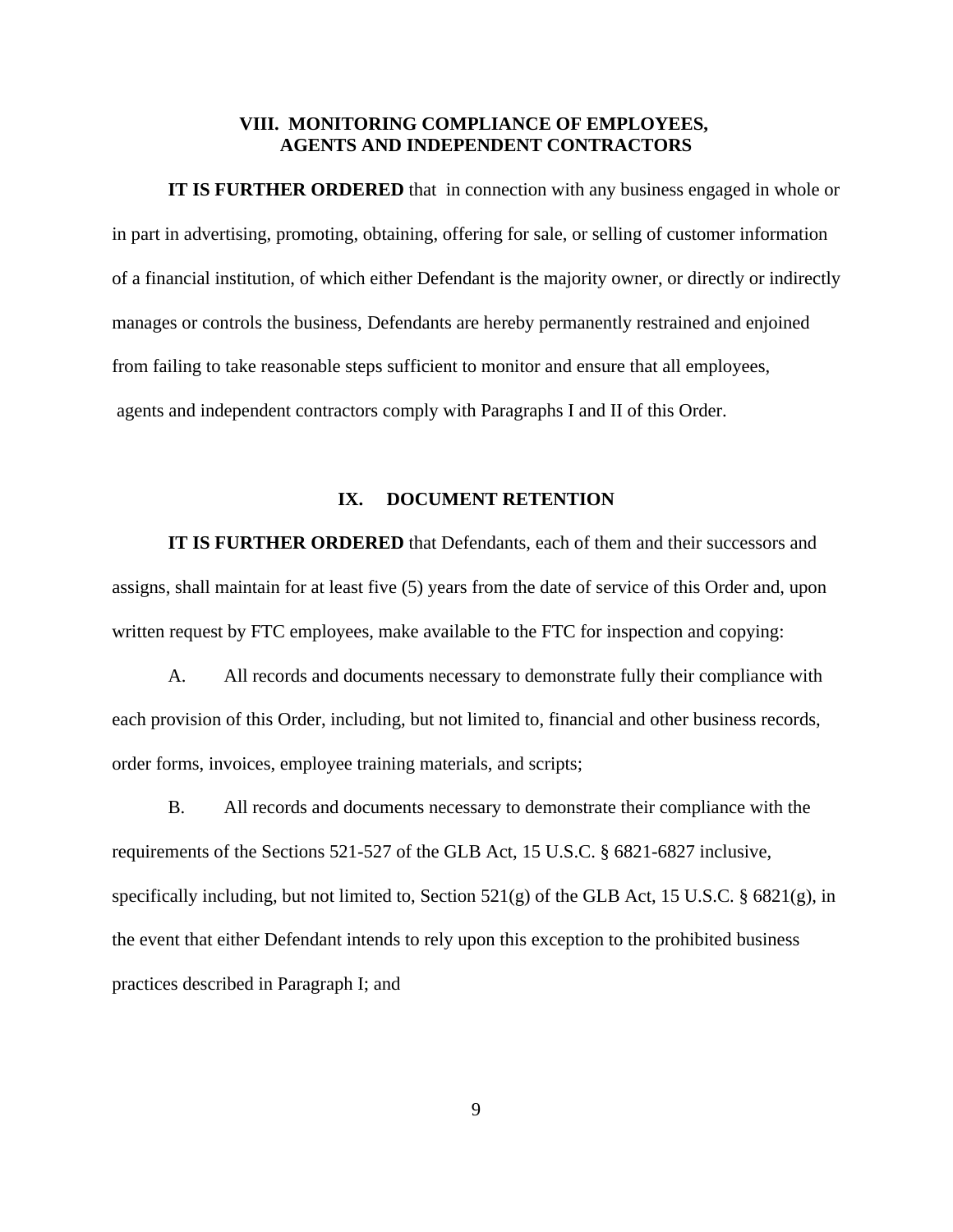C . Copies of any complaints received by Defendants regarding Defendants' sale of customer information of a financial institution.

### **X. COMPLIANCE REPORTING**

**IT IS FURTHER ORDERED** that, in order that compliance with the provisions of this Order may be monitored:

A. Sixty (60) days after the date of entry of this Order, Defendants shall provide a written report to the FTC, sworn to under penalty of perjury, setting forth in detail the manner and form in which Defendants have complied and are complying with this Order;

B. For a period of five (5) years from the date of entry of this Order, Defendant David J. Kacala shall annually report to the Commission his current employment, business address, business phone number, and a description of business activities; provided, however, that if Defendant changes employer he shall provide an additional report within thirty (30) days after the change of employment which includes a statement of the nature of the business and a statement of Defendant's duties and responsibilities in connection with the business or employment;

C. For the purposes of this Order, Defendants shall, unless otherwise directed by the Commission's authorized representatives, mail all written notifications to the Commission to:

> Associate Director, Division of Financial Practices Federal Trade Commission 600 Pennsylvania Ave., N.W. Washington, D.C. 20580 Re: FTC v. Information Search, Inc. and David J. Kacala; and

D. For purposes of the compliance reporting required by this Paragraph, the Commission is authorized to communicate directly with Defendants.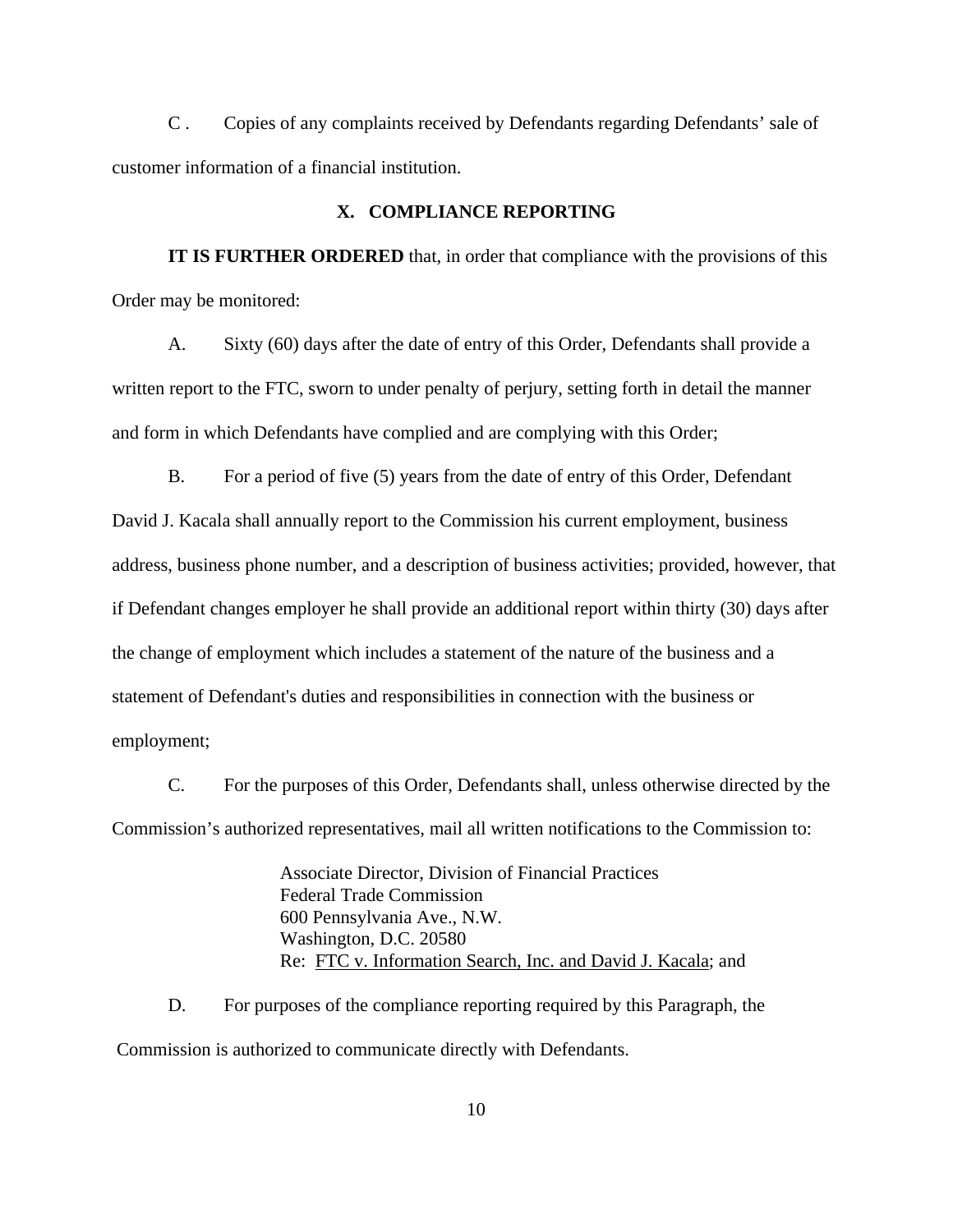#### **XI. COMPLIANCE MONITORING**

#### **IT IS FURTHER ORDERED** that the Commission is authorized to monitor

Defendants' compliance with this Order by all lawful means, including but not limited to, the following:

A. The Commission is authorized, without further leave of court, to obtain discovery from any person in the manner provided by Chapter V of the Federal Rules of Civil Procedure, Fed. R. Civ. P. 26-37, including the use of compulsory process pursuant to Fed. R. Civ. P. 45, for the purpose of monitoring and investigating Defendants' compliance with any provision of this Order;

B. The Commission is authorized to use representatives posing as clients, consumers, bank employees, private investigators, suppliers and other persons to Defendants, Defendants' employees, or any other entity managed or controlled in whole or in part by either Defendant, without the necessity of identification or prior notice; and

C. Nothing in this Order shall limit the Commission's lawful use of compulsory process, pursuant to Sections 9 and 20 of the FTC Act, 15 U.S.C. §§ 49 and 57b-1, to investigate whether Defendants have violated any provision of this Order, Section 5 of the FTC Act, 15 U.S.C. § 45, or Section 521 of the GLB Act, 15 U.S.C. § 6821.

## **XII. ACCESS TO PREMISES, RECORDS, AND PERSONS**

**IT IS FURTHER ORDERED** that, for a period of five (5) years from the date of entry of this Order, for the purpose of further determining compliance with this Order, Defendants shall, within three (3) business days of receipt of written notice from the Commission, permit representatives of the Commission: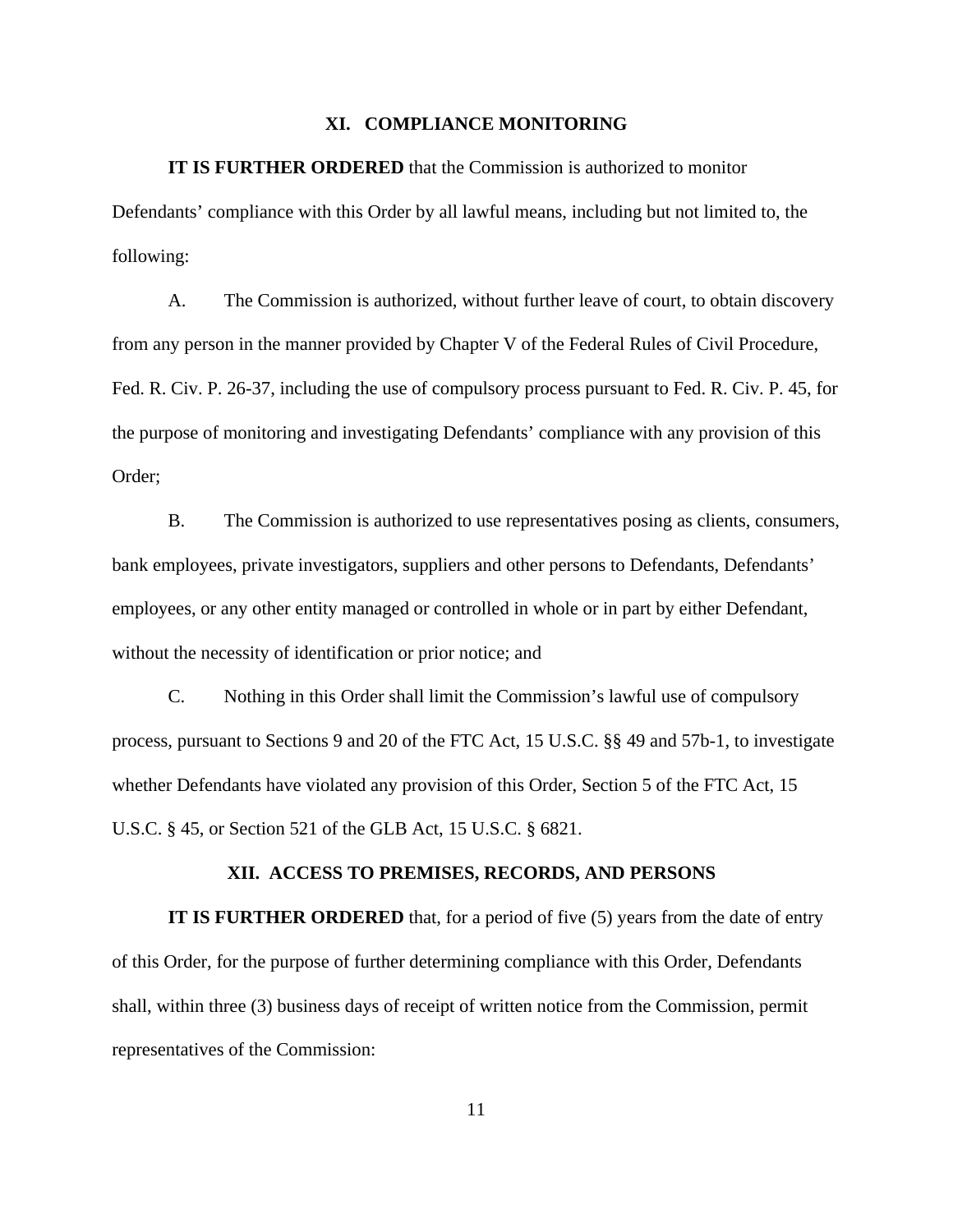A. To access, during normal business hours, any office, or facility storing documents, of any business of which either Defendant is the majority owner or directly or indirectly manages or controls, and where the business is engaged in information brokering. In providing such access, such Defendant shall permit representatives of the Commission to inspect and copy all documents relevant to any matter contained in this Order; and shall permit Commission representatives to remove documents relevant to any matter contained in this Order for a period not to exceed five (5) business days so that the documents may be inspected, inventoried, and copied; and

B. To interview the officers, directors and employees, including all personnel involved in responding to consumer complaints or inquiries, and all sales personnel, whether designated as employees, consultants, independent contractors or otherwise, of any business to which Section A of this Paragraph applies, concerning matters relating to compliance with the terms of this Order. The persons interviewed may have counsel present.

*Provided* that, upon application of the Commission and for good cause shown, the Court may enter an *ex parte* order granting immediate access to Defendants' business premises for the purposes of inspecting and copying all documents relevant to any matter contained in this Order.

## **XIII. ACKNOWLEDGMENT**

**IT IS FURTHER ORDERED** that, within five (5) business days after receipt by Defendants of this Order as entered by the Court, Defendant David J. Kacala, for himself and for Defendant ISI, shall submit to the Commission a truthful sworn statement, in the form shown on Appendix A hereto, that shall acknowledge receipt of this Order.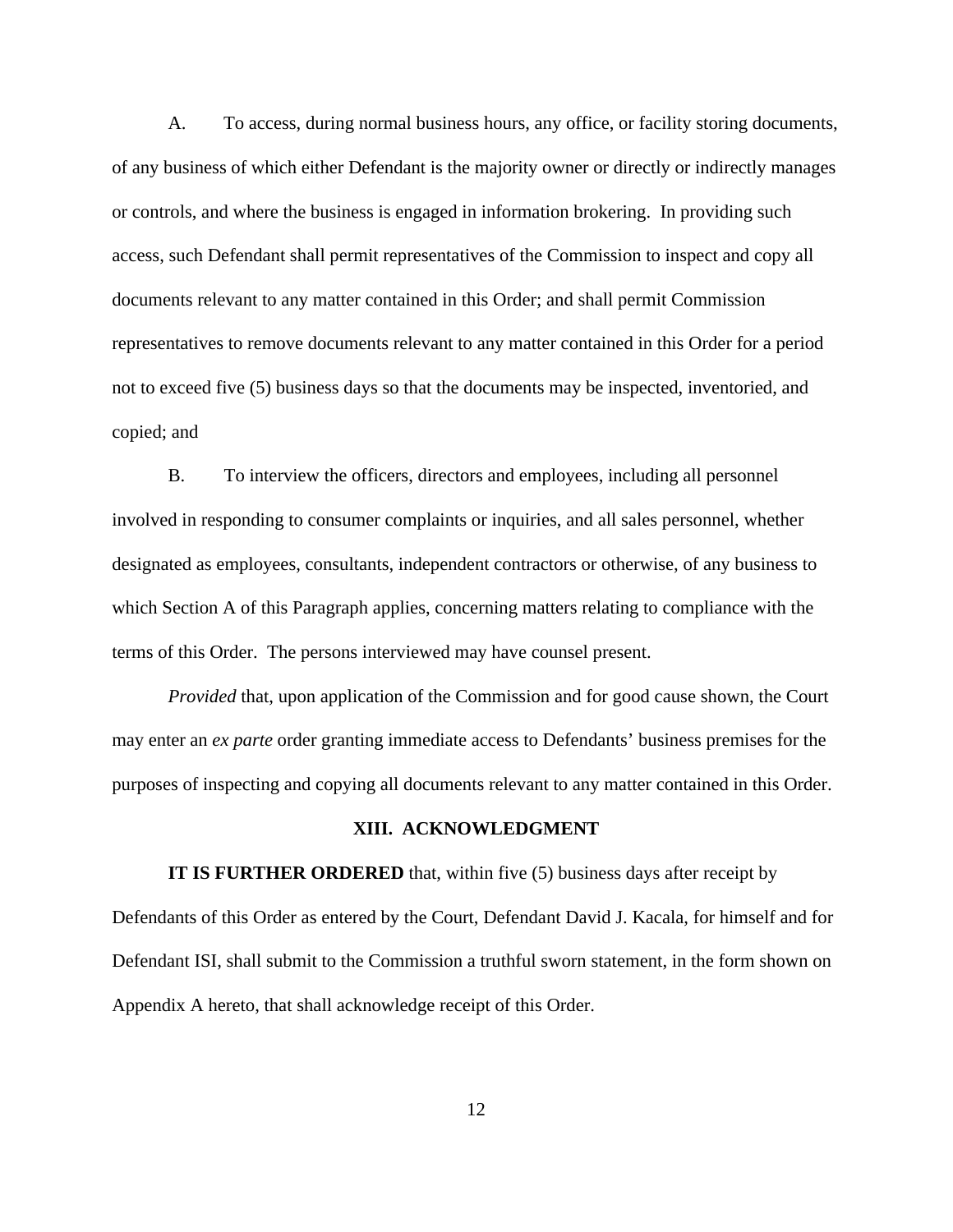# **XIV. COSTS AND ATTORNEYS FEES**

# **IT IS FURTHER ORDERED** that all parties to this Order will bear their own costs and

attorneys fees incurred in connection with this action.

# **XV. RETENTION OF JURISDICTION**

# **IT IS FURTHER ORDERED** that the Court retains jurisdiction of this matter for all

purposes, including the construction, modification, and enforcement of this Order.

# **STIPULATED AND AGREED TO BY:**

## FOR THE PLAINTIFF:

|                          | Alain Sheer                       |
|--------------------------|-----------------------------------|
|                          | Jeffery S. Davidson               |
|                          | <b>Federal Trade Commission</b>   |
|                          | 600 Pennsylvania Avenue, N.W.     |
|                          | Washington, D.C. 20580            |
|                          | <b>Attorneys for Plaintiff</b>    |
|                          | <b>FOR DEFENDANTS:</b>            |
|                          |                                   |
|                          | Stephen J. Kacala                 |
|                          | 35 North Montford Avenue          |
|                          | Baltimore, Maryland 21224         |
|                          | <b>Attorney for Defendant ISI</b> |
|                          |                                   |
|                          | David J. Kacala,                  |
|                          | <b>President of Defendant ISI</b> |
|                          |                                   |
|                          | David J. Kacala, individually     |
| <b>IT IS SO ORDERED.</b> |                                   |
|                          |                                   |
|                          | UNITED STATES DISTRICT JUDGE      |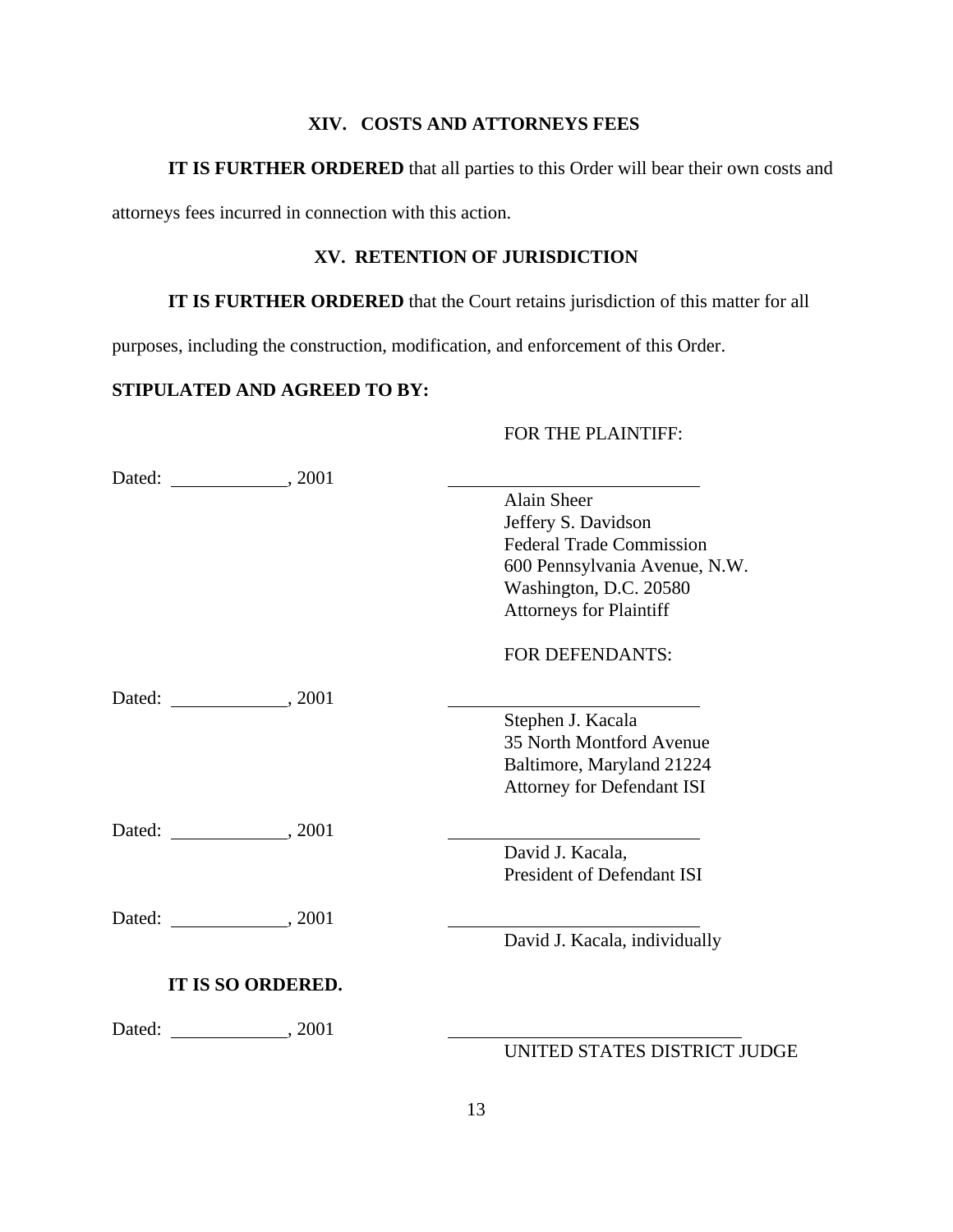## **APPENDIX A**

# **UNITED STATES DISTRICT COURT DISTRICT OF MARYLAND NORTHERN DIVISION**

| FEDERAL TRADE COMMISSION,     |  |
|-------------------------------|--|
|                               |  |
| Plaintiff,                    |  |
|                               |  |
| V.                            |  |
|                               |  |
| INFORMATION SEARCH, INC.      |  |
|                               |  |
| and                           |  |
|                               |  |
| DAVID J. KACALA, individually |  |
|                               |  |
|                               |  |
| Defendants.                   |  |
|                               |  |
|                               |  |

 $\overline{a}$ 

Civil Action No.: AMD01-1211

# **AFFIDAVIT OF DAVID J. KACALA**

David J. Kacala, being duly sworn, hereby states and affirms as follows:

1. My name is David J. Kacala. My current residence is 35 North Montford Avenue, Baltimore, Maryland. I am a citizen of the United States and am over 18 years of age. I have personal knowledge of the facts set forth in this Affidavit.

2. I am a Defendant in FTC v. Information Search, Inc. and David J. Kacala, Civil Action No. AMD01-1211 in the United States District Court for the District of Maryland, Northern Division.

3. On \_\_\_\_\_\_\_\_\_ \_\_, 2002, I received for myself and for Information Search, Inc. a copy of the Stipulated Final Judgment and Order of Permanent Injunction, which was signed by the Honorable Andre M. Davis and entered by the Court. A true and correct copy of the Order I received is attached to this Affidavit.